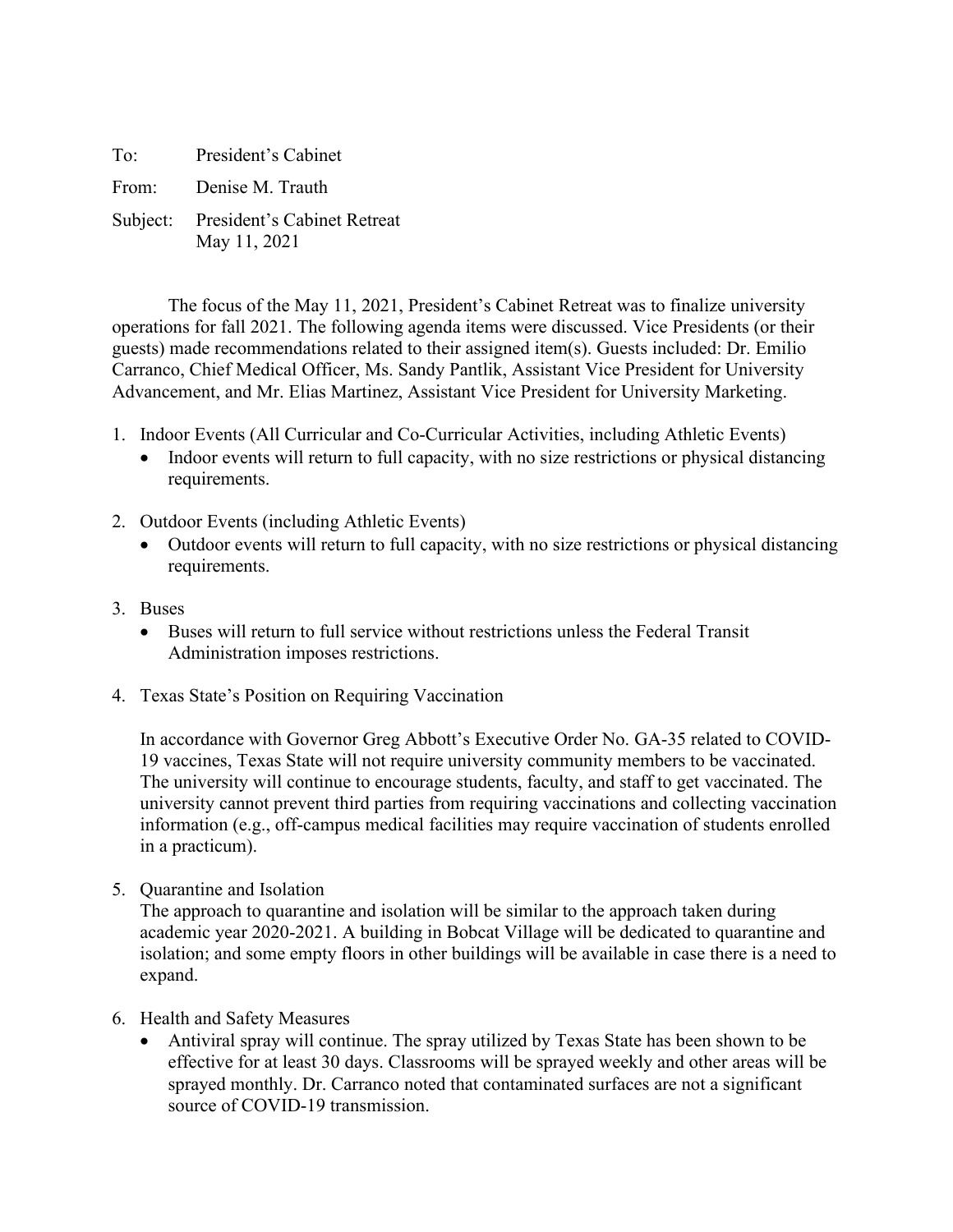- Hand sanitizer stations will continue to be maintained. Mr. Algoe will verify whether College of Science and Engineering will continue to mass produce the sanitizer for the stations.
- Current signs will be replaced with updated signs, as messaging will focus more on raising awareness of benefits of mask wearing and getting vaccinated. Signs will be strategically placed in targeted areas rather than blanketed throughout the campuses.
- 7. Outdoor Face Covering Policy

Beginning May 15, 2021, face coverings will no longer be required outdoors but will be highly recommended where six feet of physical distancing is difficult to reliably maintain.

Factors used to determine this decision included:

- Less than 10 percent of COVID-19 infections occur through outdoor transmission and viral transmission is 18.7 times more likely indoors.
- The University of Texas and Texas A&M University do not require face coverings outdoors.
- The Centers for Disease Control recently updated face covering guidance -- fully vaccinated people no longer need to wear face coverings outdoors except in certain crowd settings.
- In Texas, the rate of transmission has decreased over time and is approaching four percent.
- 8. Indoor Face Covering Policy (Note. This decision was made prior to Governor Greg Abbott's [Executive Order No.](https://nam04.safelinks.protection.outlook.com/?url=https%3A%2F%2Fgov.texas.gov%2Fuploads%2Ffiles%2Fpress%2FEO-GA-36_prohibition_on_mandating_face_coverings_response_to_COVID-19_disaster_IMAGE_05-18-2021.pdf&data=04%7C01%7CLisaLloyd%40txstate.edu%7Ce5b9ff1491f44093d2aa08d91ad1c87c%7Cb19c134a14c94d4caf65c420f94c8cbb%7C0%7C0%7C637570310976639766%7CUnknown%7CTWFpbGZsb3d8eyJWIjoiMC4wLjAwMDAiLCJQIjoiV2luMzIiLCJBTiI6Ik1haWwiLCJXVCI6Mn0%3D%7C1000&sdata=C2%2FJCVk%2Bdy%2B1EyVjdGPW9UDsGcn4ZHB0yKz8AsaJrTE%3D&reserved=0) GA-36 issued on May 18, 2021, stating: "No governmental entity, including a county, city, school district, and public health authority, and no government official may require any person to wear a face covering or to mandate that another person wear a face covering." As a state-funded institution, this Executive Order applies to Texas State University.)

Texas State will continue to require face coverings indoors. Currently, fully vaccinated people are not exempt from this policy. This decision was based on the following factors:

- Research indicates that the major route of transmission is via respiratory droplets and aerosols. While physical distancing does help some, it is not as effective as face coverings.
- Vaccination rates are relatively low. In Texas, 39 percent of residents have been vaccinated; in Hays county, 40 percent have been vaccinated; and in Williamson, 44 percent have been vaccinated.
- Many institutions of higher education have indicated a return to full classroom capacity in the fall, but none have eliminated the indoor face covering mandate, yet.

Any change to the current policy will be based on a holistic review of state and federal guidelines, COVID-19 research, and local metrics, including hospitalization rates, availability of quarantine spaces, transmission rates, and vaccination rates/herd immunity.

9. Vaccination Plan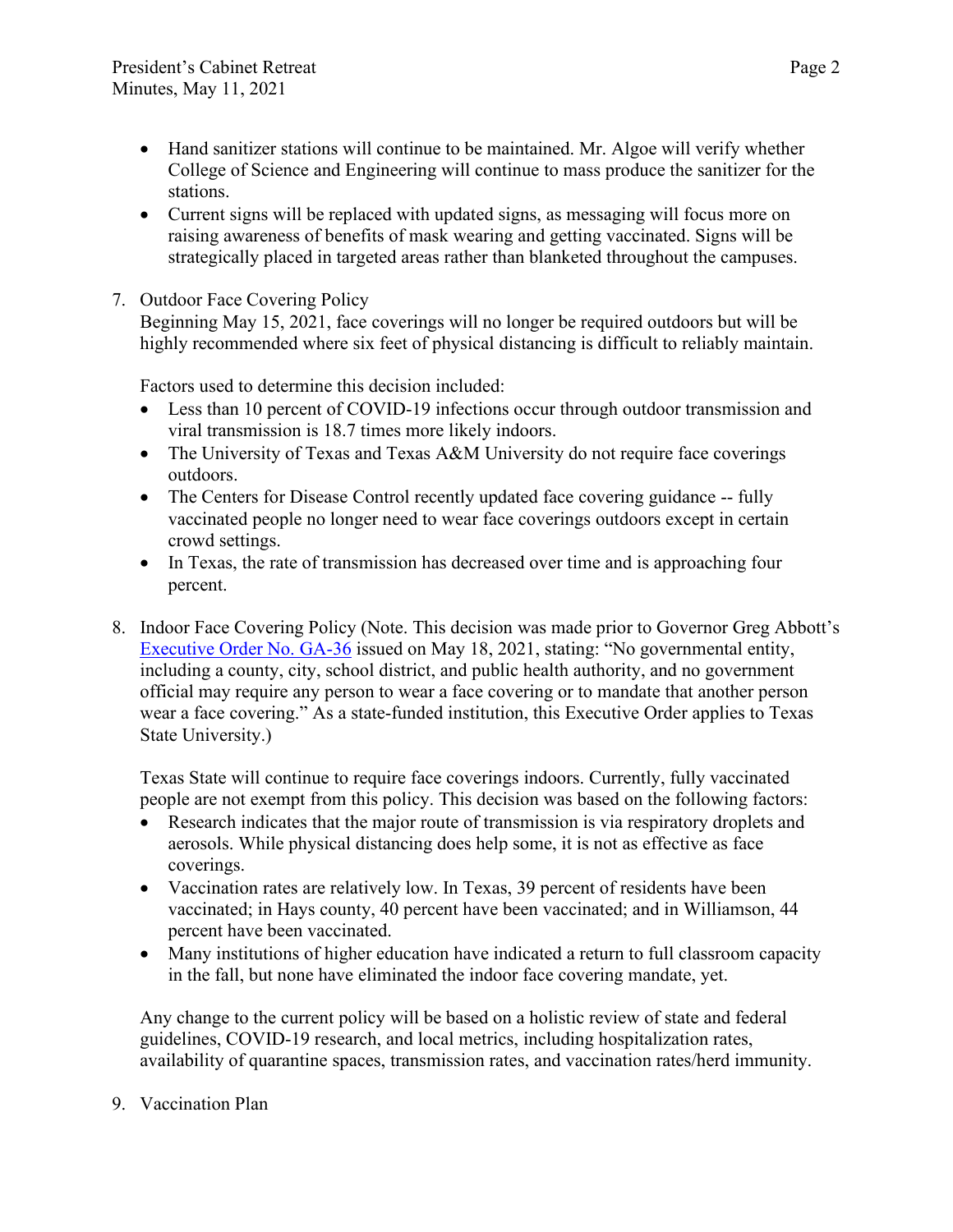Vaccination rates are not where they need to be. There has been a huge drop off in demand. An awareness campaign (promoting the benefits and raising awareness of where to get vaccinated) will be launched and involves many collaborators, including Admissions.

Through the end of summer II, vaccinations will be available by appointment at the Student Health Center (SHC) which could result in about 150 to 250 vaccinations given per week. The SHC is also committed to offering mass vaccination events during special events (e.g., new student orientation) or if demand increases.

In preparation for the fall, mass vaccination events will be offered one to two times per week, beginning with Bobcat Preview and continuing until demand wanes.

The cost of the vaccine is expected to be free at least through the end of 2021, thereafter, health insurance plans should cover the cost.

## 10. COVID-19 Testing

A kiosk for COVID-19 testing will remain on the San Marcos Campus through the summer and into the fall. Dr. Carranco will verify if the Texas Division of Emergency Management will offer testing on the Round Rock Campus. If not, the Round Rock Campus community will be directed to other nearby testing sites. Dr. Carranco noted that the Round Rock Campus will likely reach herd immunity quickly given its large portion of health professions students, who are required to be vaccinated in order to participate in off-campus clinical experiences.

Entry testing two weeks prior to the start of the fall semester will be requested of faculty, staff, and students who are not vaccinated. If positive, they will be asked to complete their isolation at home.

Proactive screening testing will continue through the fall and involve random testing of faculty, staff, and students on a weekly basis, with a focus on those who are not vaccinated - especially those who live in the residence halls.

As the pool of unvaccinated university community members diminishes, positivity rates are becoming a less reliable indicator of transmission levels. For the weeks between the spring and summer semesters, the weekly positivity rates will not be reported to the Texas State Dashboard. Meanwhile, the Texas State Dashboard will be reviewed, and possible revisions may need to be made. New metrics may be added, such as local community vaccination and positivity rates, to replace Texas State positivity rates. At the beginning of the fall semester, the cumulative total of cases will be archived, and a new total will begin.

## 11. Contact Tracing

Bobcat Trace reporting and contact tracing will continue.

## 12. Recognition of Employees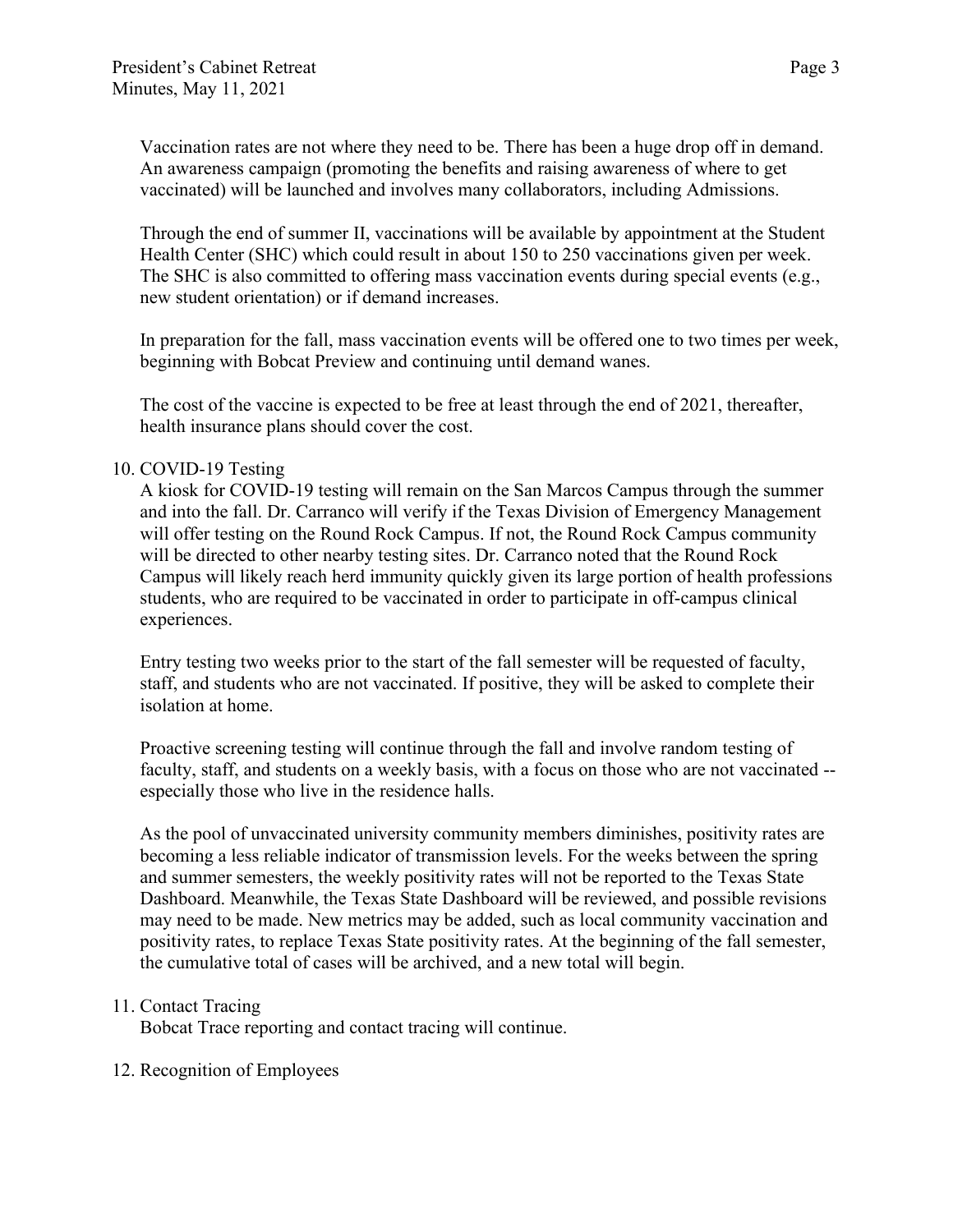Strategies based on recommendations from the Faculty and Staff Morale Work Group and Staff Council were discussed.

President Trauth highlighted summer events to celebrate and honor administrative assistants on both campuses.

Mr. Algoe shared that the faculty and staff dining room in Jones Dining Center is a great place for faculty and staff to get together; and he will explore additional dining perks (such as discounted meals or an occasional free lunch) that can be made available to faculty and staff.

The Department of Athletics and Campus Recreation will explore additional ways to support faculty and staff.

Mr. Algoe will ask the Office of Human Resources to review recommendations related to UPPS 04.04.16, leave, discounts, and perks. Dr. Lloyd will encourage Staff Council to invite Human Resources to a future Staff Council meeting.

President Trauth shared that making the three percent bonus permanent depends on enrollment.

13. Worst-Case Scenarios

Though trends look promising, Cabinet members agreed that Texas State needs to be prepared for the following worst-case scenarios.

- State or federal lockdown and/or restrictions that affect institutions of higher education
- City or County Government restrictions that affect local business and schools
- A university-specific surge

Certain work groups, including the Continuity of Research Work Group and the Health, Wellness, and Safety Work Group, will be reconvened for the purposes of sharing/updating plans for fall 2021, gathering feedback to share with the President's Cabinet via the work group chair, and reviewing/updating the Roadmap.

As Texas State returns to full in-person university operations, the scenario-based planning webpage in the Roadmap, which was developed to inform the university community how decisions were being made at the beginning of the pandemic, is no longer needed and will be removed.

### 14. Athletics

- Upcoming Events
	- o Bobcat Bonanza in the University Event Center: August 28, 2021
	- o Bobcat Club Luncheons: None due to resources directed towards Bobcat Bonanza and similar timing as Bobcat Bonanza
	- o Student-Athlete Orientation: August 20, 2021
	- o Ring Ceremonies: August 6, 2021, and December 10, 2021
	- o Women's Clinic: to be determined, but will happen after August 9, 2021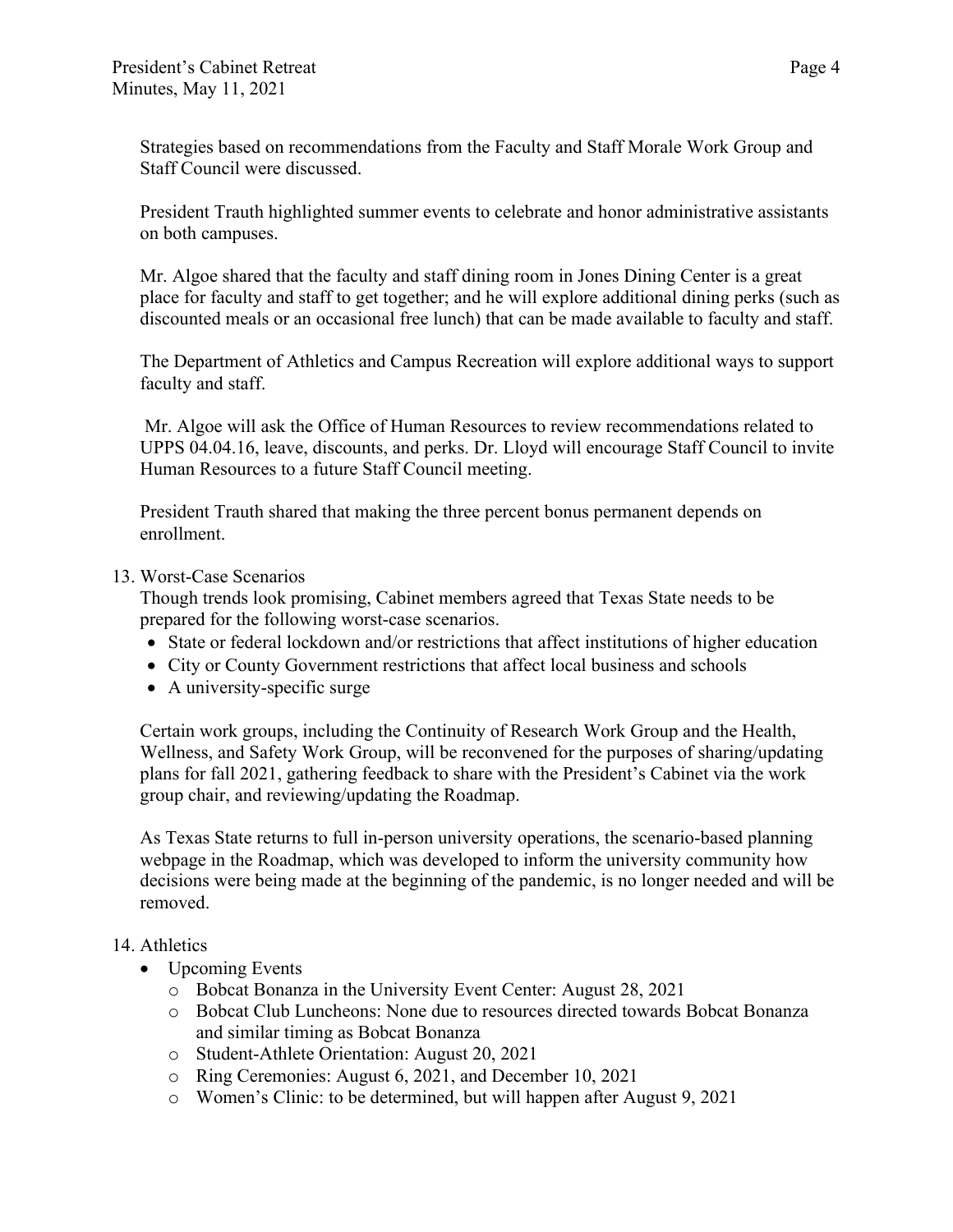- Bobcat Football
	- $\circ$  Tailgating will follow the pre-COVID-19 tailgating plan approved by the 2019 Game Day Task Force.

Tailgate Central will not open up until 6 hours prior to game time.

RVs may park the night before a game.

Certain donors will be granted access to certain tailgating areas at a time earlier than normal. Mr. Coryell will present to the President's Cabinet at a later date criteria for early entrance and a staffing plan.

An online registration and payment options through Department of Athletics Paciolan Ticketing System will be implemented.

Staff are exploring numbering spaces in Tailgate Central.

- o Kid Zone will return to home Bobcat Football Games with interactive activities, bounce houses, petting zoo, etc.
- o Offering two post-game on-field concerts in conjunction with Brown Distributing will be explored
- o Coach Spavital "Meet and Greets" will resume. Department of Athletics will host public and private events in San Marcos, New Braunfels, San Antonio, Austin, Houston, and Dallas. COVID-19 health and safety protocols established by the venue will be followed.
- o As a reminder, beginning in the summer, third parties may rent university facilities provided current university health and safety guidelines are followed

# 15. April 20, 2021 Town Hall

Questions submitted during the Town Hall held on April 20, 2021, were reviewed to make sure they have been addressed via emails, social media, website, and other forms of messaging.

16. Marketing and Communications

Ms. Pantlik and Mr. Martinez presented a comprehensive marketing and communications plan designed to encourage the university community to get vaccinated. The plan included goals, challenges, insights, strategies/tactics, target audiences, and messaging.

Dr. Lloyd will work with Ms. Pantlik and Mr. Martinez to develop a plan for communicating items discussed and decisions made during the President's Cabinet Retreat.

President Trauth discussed holding at least once Town Hall during the summer.